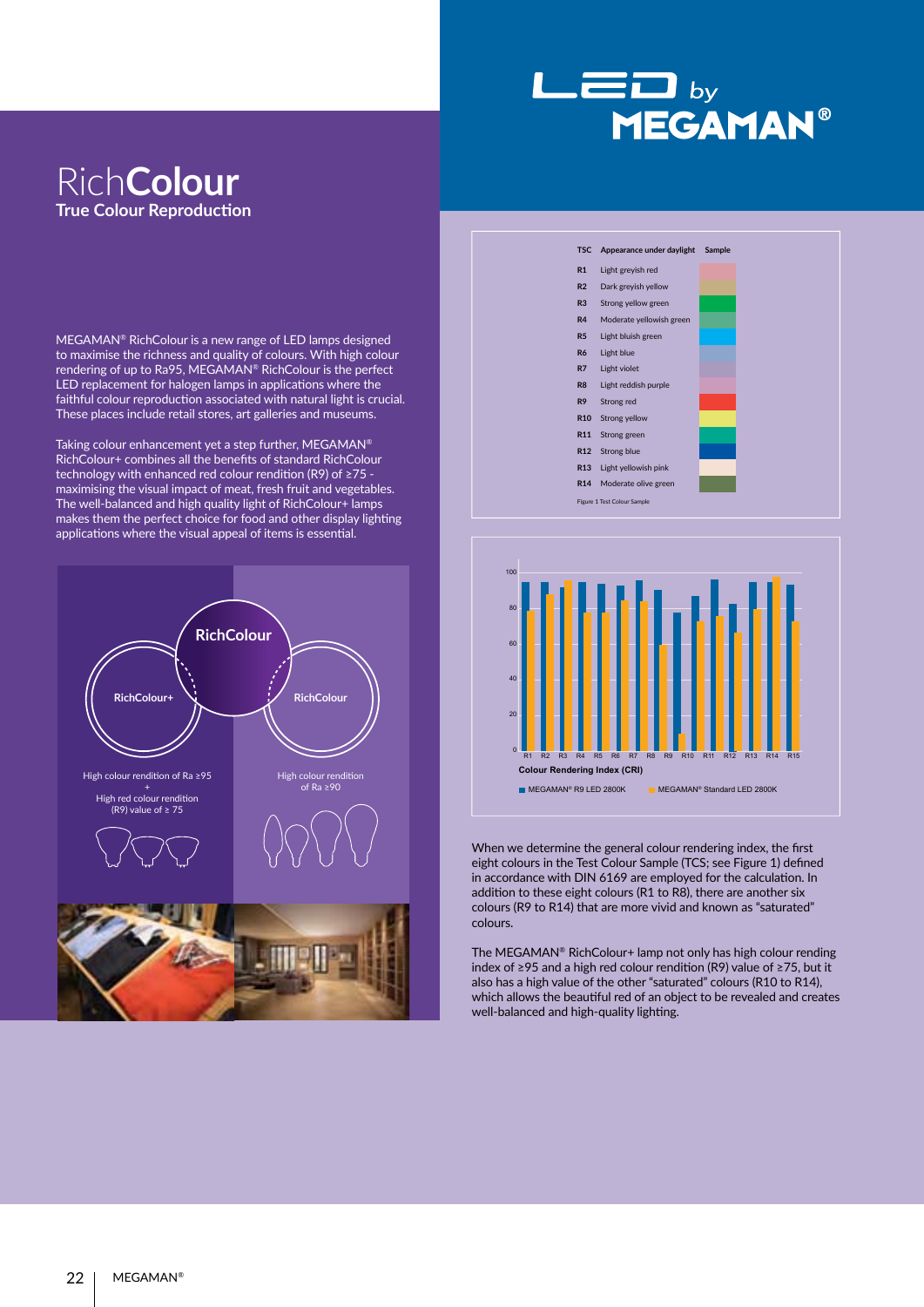## Rich**Colour+**



| <b>PAR16</b> / Professional Series |                      |                |                                 |                            |                                    | <b>Hybrid Reflector</b>           | U-DIM™         | <b>RichColour+</b> | <b>Ra95</b>                                 |
|------------------------------------|----------------------|----------------|---------------------------------|----------------------------|------------------------------------|-----------------------------------|----------------|--------------------|---------------------------------------------|
| <b>Fa</b> 19                       | ひ $\Lambda$<br>U-DIM |                |                                 |                            | 2800K   Ra95                       | 4000K   Ra95<br>220-240V          | レ<br>25000 hrs | 50 <sub>mm</sub>   | <b>RQ</b><br><b>GU10</b><br>value $\geq 75$ |
| Model<br>No.                       |                      | Wattage<br>(W) | Max. Luminous<br>Intensity (cd) | <b>Beam</b><br>Angle $(°)$ | <b>Total Luminous</b><br>Flux (lm) | Luminous Flux in 90°<br>cone (lm) | Length<br>(mm) | <b>Dimmable</b>    | Energy<br>Label                             |
| LR5907dR9HR-75H24D                 | <b>NEW</b>           | $\overline{7}$ | 2650                            | 24                         | 580                                | 420                               | 57             | 100-5%             | $A+$                                        |
| LR5907dR9HR-75H35D                 | <b>NEW</b>           |                | 1650                            | 35                         | 580                                | 420                               | 57             | 100-5%             | $A+$                                        |

Please refer to the website www.megaman.cc for the latest photometric and lux diagrams.

|                                |                                 | <b>MR16</b> / Smart Series      |                            |                                    |                                   | <b>Dimmable</b> |                                    | RichColour +    | <b>Ra95</b>      |
|--------------------------------|---------------------------------|---------------------------------|----------------------------|------------------------------------|-----------------------------------|-----------------|------------------------------------|-----------------|------------------|
| $\mathbf{1}$<br><b>COMPANY</b> | 100%<br>Dims on Dimmer Switches | <b>Linear Dimmina</b>           |                            | 2800K   Ra95                       | 4000K   Ra95                      | AC12V           | ▸<br>25000 hrs<br>50 <sub>mm</sub> | GU5.3           | value $\geq 75$  |
| Model<br>No.                   | Wattage<br>(W)                  | Max. Luminous<br>Intensity (cd) | <b>Beam</b><br>Angle $(°)$ | <b>Total Luminous</b><br>Flux (lm) | Luminous Flux in 90°<br>cone (lm) | Length<br>(mm)  | Dimmable                           | Energy<br>Label | Product<br>photo |
| ER3308dR9LN-FL<br><b>NEW</b>   | -8                              | 2400                            | 24                         | 500                                | 420                               | 49              | 100-10%                            | $\overline{A}$  |                  |
| ER3308dR9DG-WFL<br><b>NEW</b>  | -8                              | 1450                            | 36                         | 500                                | 420                               | 49              | 100-10%                            | $\overline{A}$  | $\overline{2}$   |

ER3308dR9LN-FL







For further information on U-DIM™ technology, please refer to page 12. Please refer to the website www.megaman.cc/user-guide for the compatible dimmer and halogen transformer lists. Preliminary data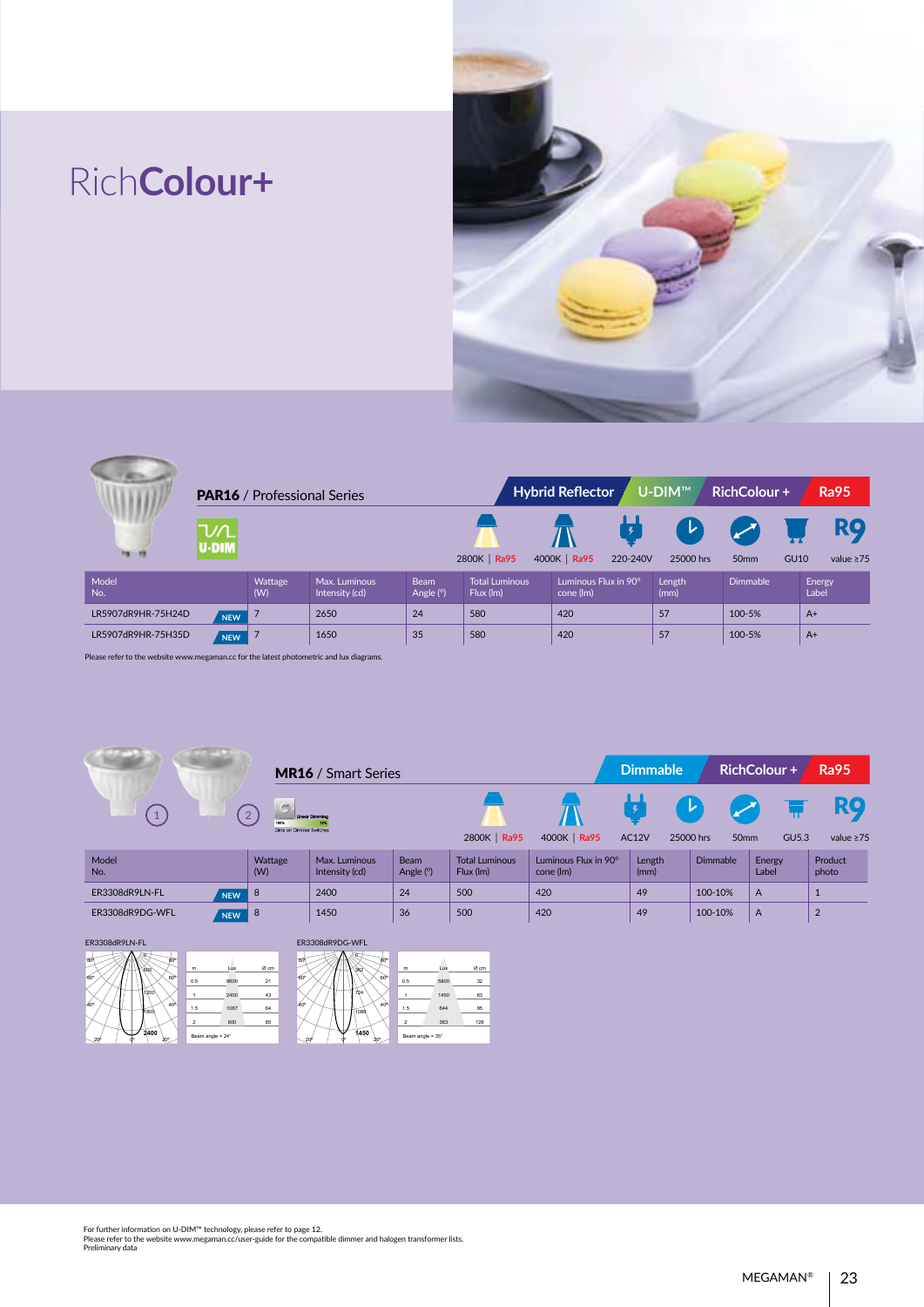

## Rich**Colour**

|                     |                                             |              |                                                          | <b>CLASSIC</b> / Smart Series |                                    |                         | <b>Dimmable</b> |                 | <b>RichColour</b>      | <b>Ra92</b>      |
|---------------------|---------------------------------------------|--------------|----------------------------------------------------------|-------------------------------|------------------------------------|-------------------------|-----------------|-----------------|------------------------|------------------|
|                     | 2                                           | $3^{\circ}$  | <b>Linear Dimming</b><br>100%<br>Dims on Dimmer Switches |                               |                                    | 2800K   Ra92            | 4000K   Ra92    | ļ<br>220-240V   | レ<br>25000 hrs         | E27              |
| Lamp<br><b>Type</b> | Equivalent Incandescent<br>Lamp Wattage (W) | Model<br>No. |                                                          | Wattage<br>(W)                | <b>Total Luminous</b><br>Flux (lm) | <b>Diameter</b><br>(mm) | Length<br>(mm)  | <b>Dimmable</b> | <b>Energy</b><br>Label | Product<br>Photo |
| A60                 | 40                                          | LG7207dR9    | <b>NEW</b>                                               |                               | 470                                | 60                      | 112             | 100-10%         | $A+$                   | 1                |
| A60                 | 60                                          | LG7310.5dR9  | <b>NEW</b>                                               | 10.5                          | 810                                | 60                      | 117             | 100-10%         | $A+$                   | $\overline{2}$   |
| A65                 | 75                                          | LG7813dR9    | <b>NEW</b>                                               | 13                            | 1055                               | 65                      | 125             | 100-10%         | $A+$                   | 3                |





| Lamp<br><b>Type</b> | Equivalent<br>Incandescent<br>Lamp Wattage (W) | Model<br>No. |            | Lamp<br>Base | Wattage<br>(W) | <b>Total</b><br>Luminous<br>Flux (Im) | <b>Diameter</b><br>(mm) | Length<br>(mm) | <b>Dimmable</b> | Energy<br>Label | Product<br>Photo |
|---------------------|------------------------------------------------|--------------|------------|--------------|----------------|---------------------------------------|-------------------------|----------------|-----------------|-----------------|------------------|
| Candle              | 25                                             | LC0403.5R9v2 | <b>NEW</b> | E14          | 3.5            | 250                                   | 35                      | 100            | No              | $A+$            |                  |
| Candle              | 40                                             | LC0405.5R9   | <b>NEW</b> | E14          | 5.5            | 470                                   | 35                      | 100            | <b>No</b>       | $A+$            |                  |
| P45                 | 25                                             | LG2603.5R9v2 | <b>NEW</b> | E14          | 3.5            | 250                                   | 45                      | 84             | No              | $A+$            | 2                |
| P45                 | 40                                             | LG2605.5R9   | <b>NEW</b> | E14          | 5.5            | 470                                   | 45                      | 84             | No              | $A+$            | 2                |
| A60                 | 40                                             | LG7105.5R9   | <b>NEW</b> | E27          | 5.5            | 470                                   | 60                      | 109            | No              | $A+$            | 3                |
| A60                 | 60                                             | LG7310R9     | <b>NEW</b> | E27          | 10             | 810                                   | 60                      | 117            | No              | $A+$            | 4                |
| A65                 | 75                                             | LG7812R9     | <b>NEW</b> | E27          | 12             | 1055                                  | 65                      | 125            | No              | $A+$            | 5                |

E27 lamp base is available for Candle with 470lm and Classic P45. Please refer to the website www.megaman.cc/user-guide for the compatible dimmer list. Preliminary data